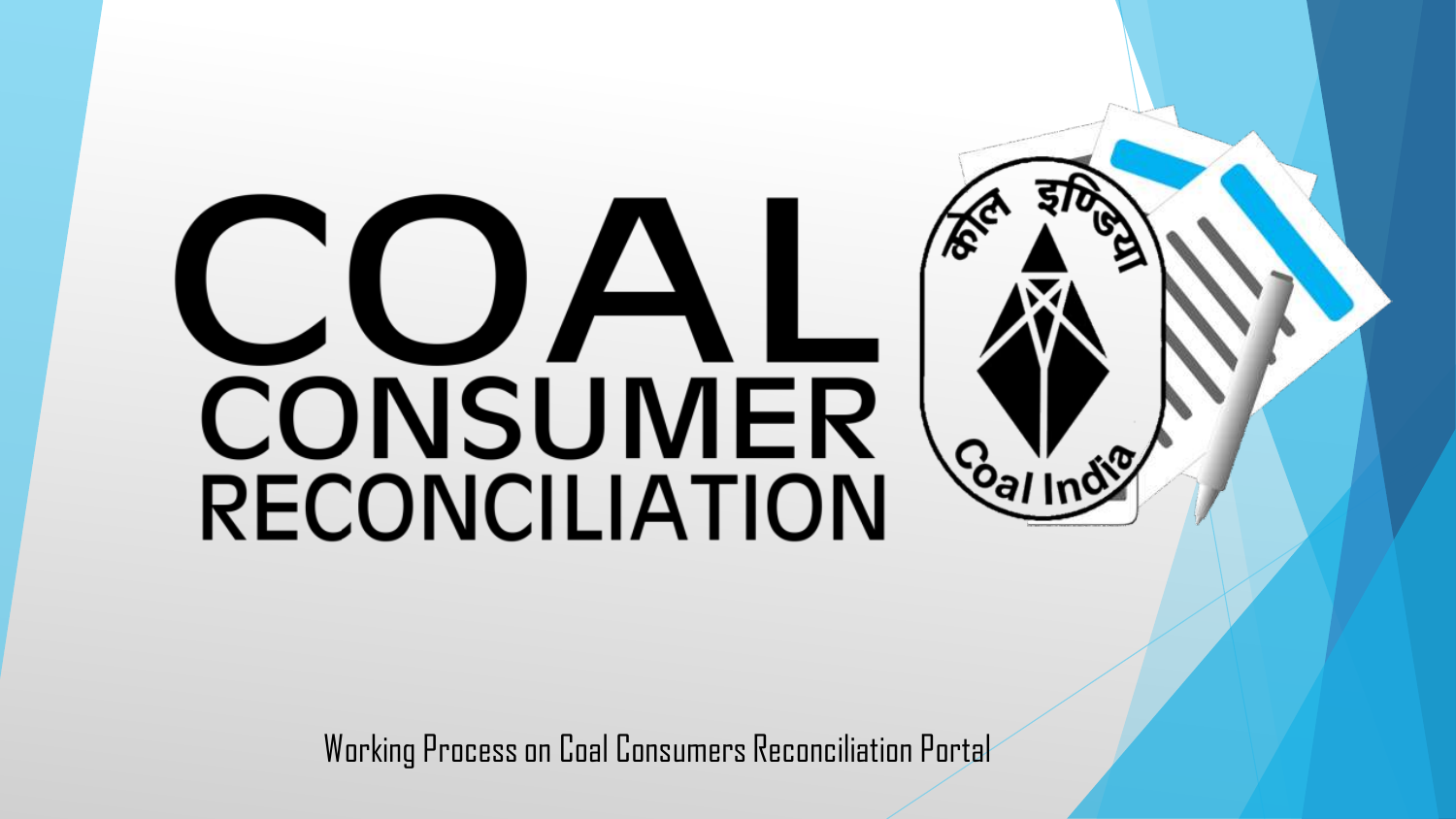## User Guide to Reconciliation Portal

The purpose of this user guide is to understand the working and the steps involved in online reconciliation process. This user guide is meant for Coal Consumers.

Note: Timelines for activities to be performed shall be as per the provisions of FSA.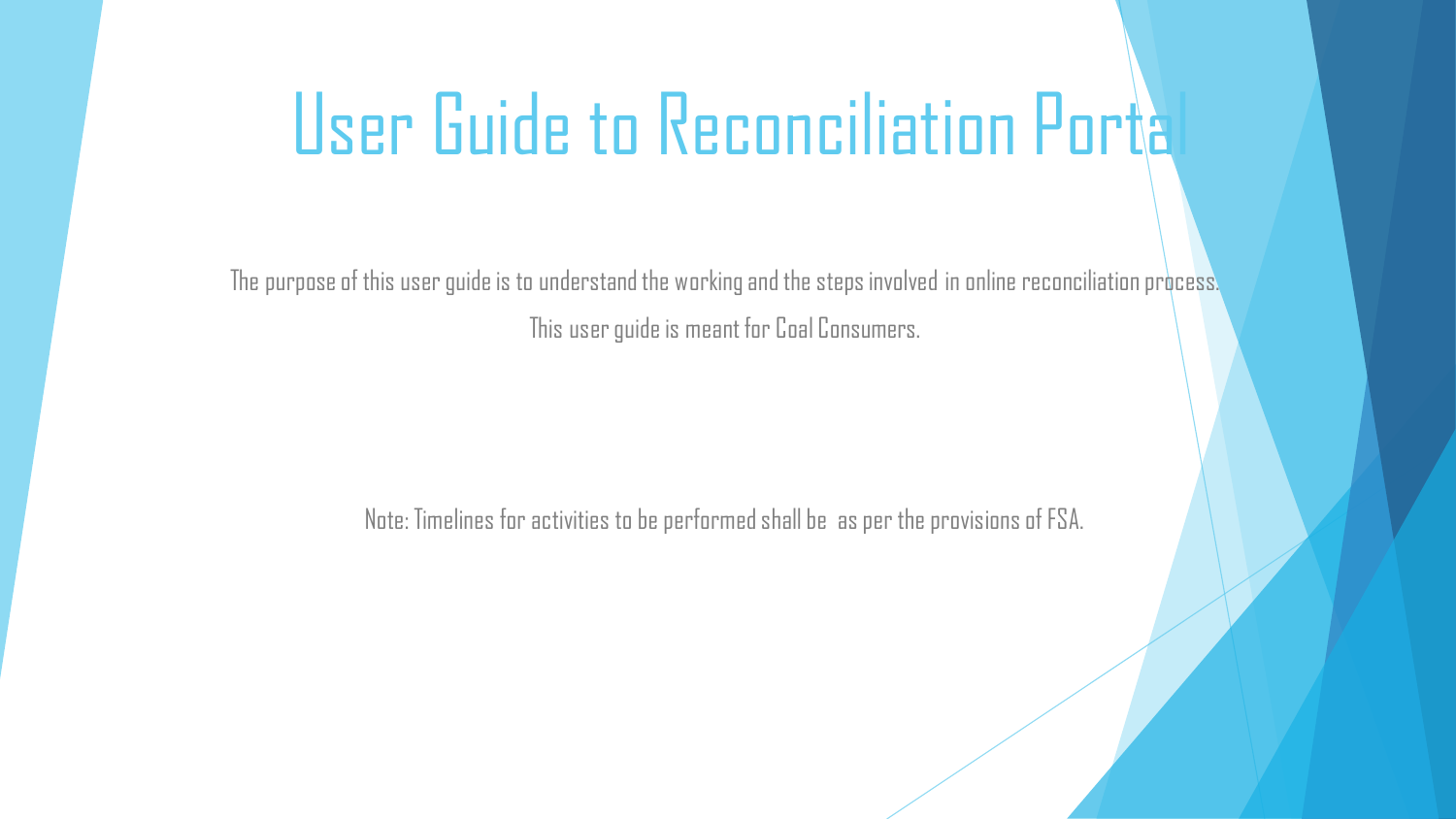#### Dashboard

 $\boxed{=}$ 



|                                    | RECONCILIATION                                                                                    |                                   |
|------------------------------------|---------------------------------------------------------------------------------------------------|-----------------------------------|
| 88 Dashboard                       |                                                                                                   | <b>Quantity Reconciliation</b>    |
| My Invoice Details                 |                                                                                                   |                                   |
| ○ My Agreed Bills                  |                                                                                                   |                                   |
| <sup>2</sup> My Reconcilation List |                                                                                                   |                                   |
| My Payments                        | <b>MCL</b>                                                                                        |                                   |
| Bill wise Payment                  |                                                                                                   | This will show a summary of bills |
| User Profile                       | Pending                                                                                           | submitted for reconciliation.     |
| A. Change Password                 | Subsidiary Agreed<br>$\overline{\phantom{a}}$<br>Subsidiary Disagreed<br>$\overline{\phantom{a}}$ |                                   |
|                                    |                                                                                                   |                                   |
|                                    |                                                                                                   | <b>Grade Reconciliation</b>       |
|                                    | MCL                                                                                               |                                   |
|                                    | Pending<br>1<br>Subsidiary Agreed<br>$\rightarrow$                                                |                                   |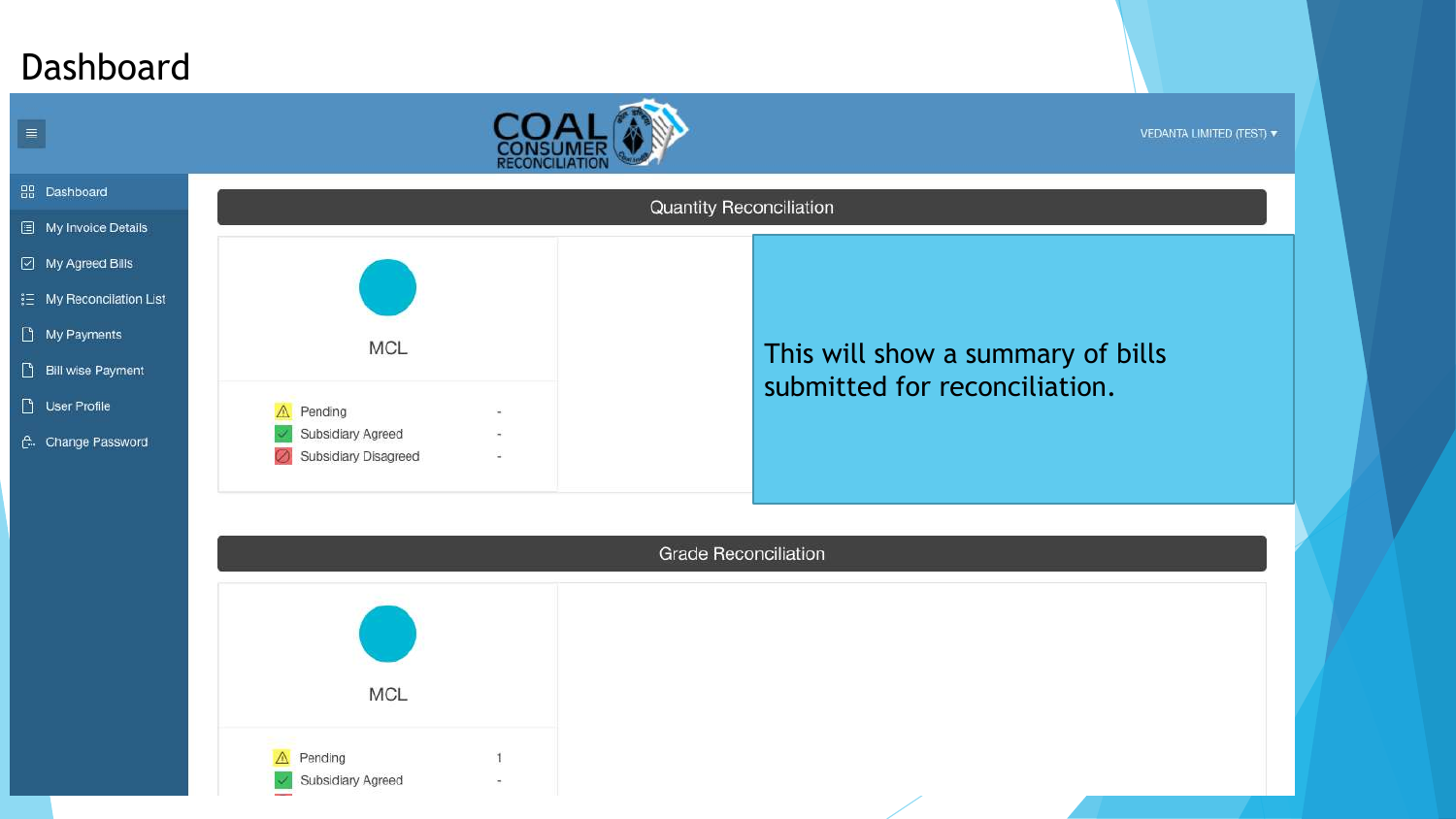#### My Invoice Details



| <b>Dashboard</b>         |                               | <b>Select Details</b> |               |
|--------------------------|-------------------------------|-----------------------|---------------|
| My Invoice Details       |                               |                       |               |
| Ay Agreed Bills          | <b>Select Coal</b><br>Company | MCL<br>$\sim$         |               |
| My Reconcilation List    |                               |                       |               |
| <b>Ay Payments</b>       | <b>Loading Date</b><br>From   | 01-OCT-2020           | 宙             |
| <b>Bill wise Payment</b> | <b>Loading Date To</b>        | 08-NOV-2020           | 宙             |
| <b>Jser Profile</b>      |                               |                       | <b>Submit</b> |

Under the "My Invoice Details Tab" one can see the invoices generated by Coal Company for the consumer. This kick starts the reconciliation process.

VEDANTA LIMITED (TEST) v

A. Change Password

88

圓

 $\boxdot$ 

 $\Box$ 

 $\Box$ 

 $\Box$ 

|              |                                       |                          |                          |                                       |                          | <b>Invoice Details</b> |                                                   |                                  |                                           |                                         |                   |                                               |
|--------------|---------------------------------------|--------------------------|--------------------------|---------------------------------------|--------------------------|------------------------|---------------------------------------------------|----------------------------------|-------------------------------------------|-----------------------------------------|-------------------|-----------------------------------------------|
| $Q \vee$     |                                       |                          | Go<br>Actions $\vee$     |                                       |                          |                        |                                                   |                                  |                                           |                                         | 1 - 50 of 296 $($ |                                               |
| Agree        | <b>Disagree</b>                       | Party name               | <b>Dispatch</b><br>mode  | Loading<br>Date                       | Unit name                | Sale<br>Type           | <b>Invoice Number</b>                             | Invoice<br>Date                  | <b>CREDIT/DEBIT</b><br><b>Note Number</b> | <b>CREDIT/DEBIT</b><br><b>Note Date</b> | RR/DO<br>Number   | <b>RR</b><br>Dat                              |
| <b>AGREE</b> | <b>DISAGREE</b><br>My Application 223 | VEDANTA<br>2 Edit Page 2 | Rail<br><b>4</b> Session | $02 -$<br>NOV-<br><b>另</b> View Debug | Bhubaneshwari<br>没 Debug | ESA                    | 1/2011/9092/0034<br><b>ED</b> Show Layout Columns | $05 -$<br>NOV-<br>[N] Quick Edit | Theme Roller                              | ශ                                       | 161007608         | $03 -$<br>NO <sub>1</sub><br>202 <sub>i</sub> |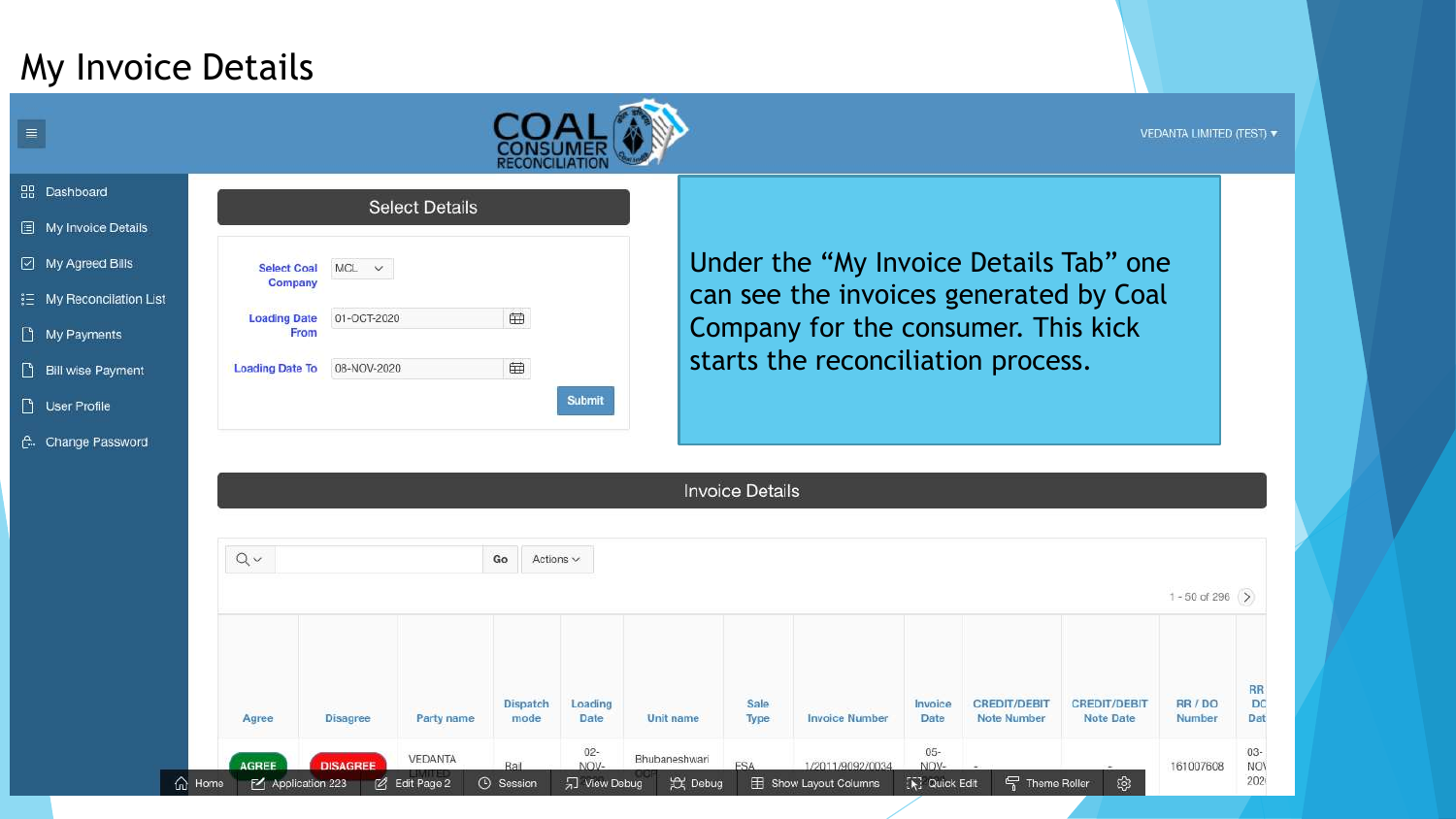#### My Invoice Details (contd.)

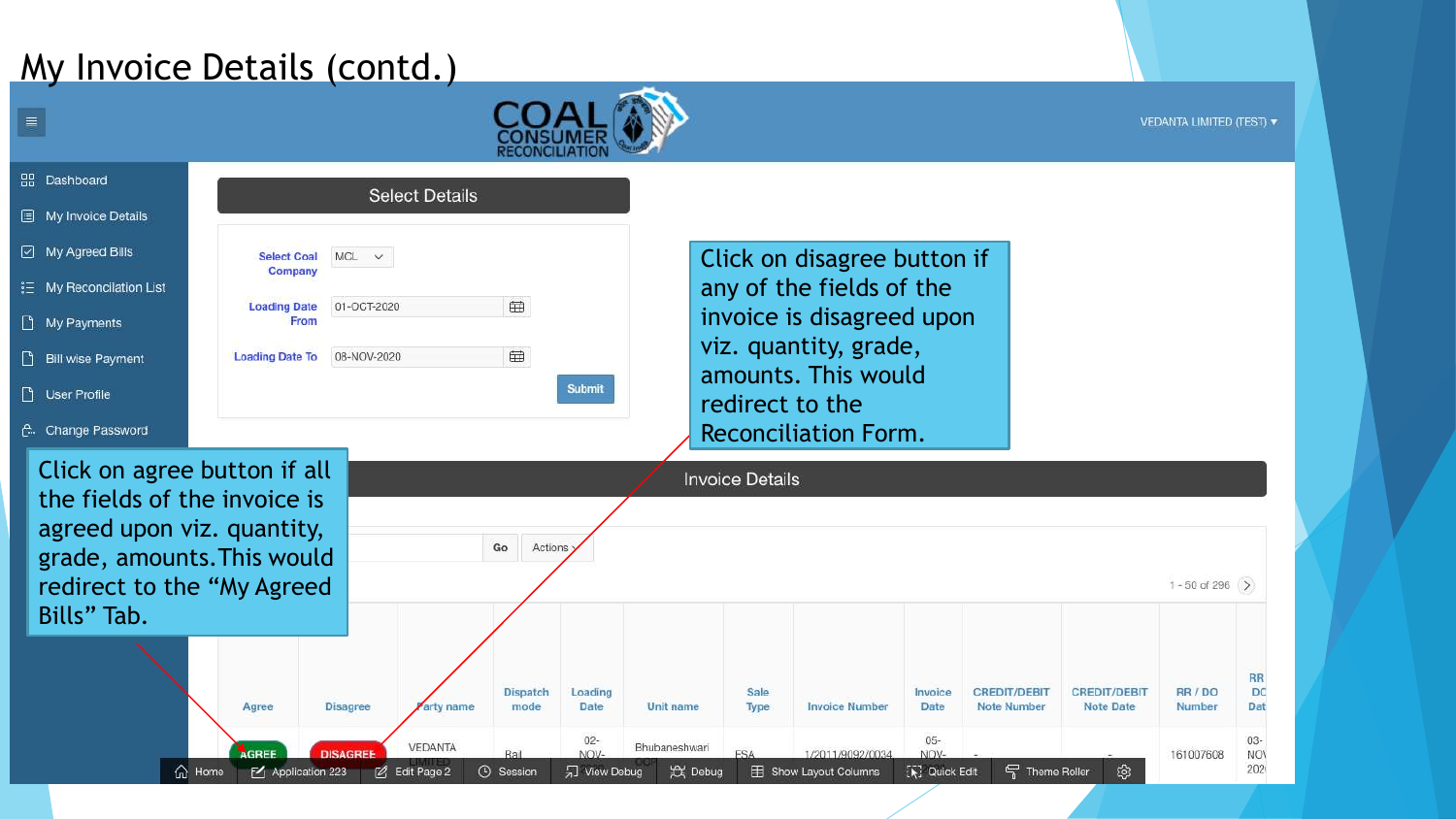#### My Agreed Bills



| ᇔ   | Dashboard                |                               | My Agreed Bills     |   |               |
|-----|--------------------------|-------------------------------|---------------------|---|---------------|
| lΞ  | My Invoice Details       |                               |                     |   |               |
| ⊵   | My Agreed Bills          | <b>Select Coal</b><br>Company | MCL<br>$\checkmark$ |   |               |
|     | 這 My Reconcilation List  |                               |                     |   |               |
| ۹   | My Payments              | <b>Loading Date</b><br>From   | 01-APR-2020         | 宙 |               |
| ۹ ا | <b>Bill wise Payment</b> | <b>Loading Date To</b>        | 08-NOV-2020         | 宙 |               |
|     | <b>User Profile</b>      |                               |                     |   | <b>Submit</b> |

#### Bills completely agreed upon will be displayed here.

VEDANTA LIMITED (TEST)

A. Change Password

 $\vert$ 

**BB** Dashboa

|                      | <b>Agreed Bills</b> |                         |                 |                       |              |                       |                        |                                                                    |                                                                          |                 |                        |                                  |                                                                               |
|----------------------|---------------------|-------------------------|-----------------|-----------------------|--------------|-----------------------|------------------------|--------------------------------------------------------------------|--------------------------------------------------------------------------|-----------------|------------------------|----------------------------------|-------------------------------------------------------------------------------|
| $Q \vee$             |                     |                         | Go              | Actions $\smallsmile$ |              |                       |                        |                                                                    |                                                                          |                 |                        |                                  |                                                                               |
| <b>Agree Date</b>    | Party<br>name       | <b>Dispatch</b><br>mode | Loading<br>Date | <b>Unit name</b>      | Sale<br>Type | <b>Invoice Number</b> | Invoice<br><b>Date</b> | <b>CRDR Note no</b><br>(in case of<br><b>CREDIT/DEBIT</b><br>Note) | <b>CRDR Note</b><br>Date (in case)<br>of<br><b>CREDIT/DEBIT</b><br>Note) | RR/DO<br>Number | RR/<br>DO<br>Date      | <b>Billed</b><br>grade           | $1 - 2$ of $2$<br>Final<br>grade<br>(n)<br>case<br>of<br><b>CRDR</b><br>Note) |
| 04-NOV-2020<br>13:04 | VEDANTA<br>LIMITED  | Rail                    | 20-OCT-<br>2020 | LAKHANPUR<br>OCP      | FSA          | 1/2010/5201/0221      | $29 -$<br>OCT-<br>2020 | ×                                                                  | $\sim$                                                                   | 462002525       | $21 -$<br>OCT-<br>2020 | GCV(3101-<br>3400)<br>$(-100MM)$ |                                                                               |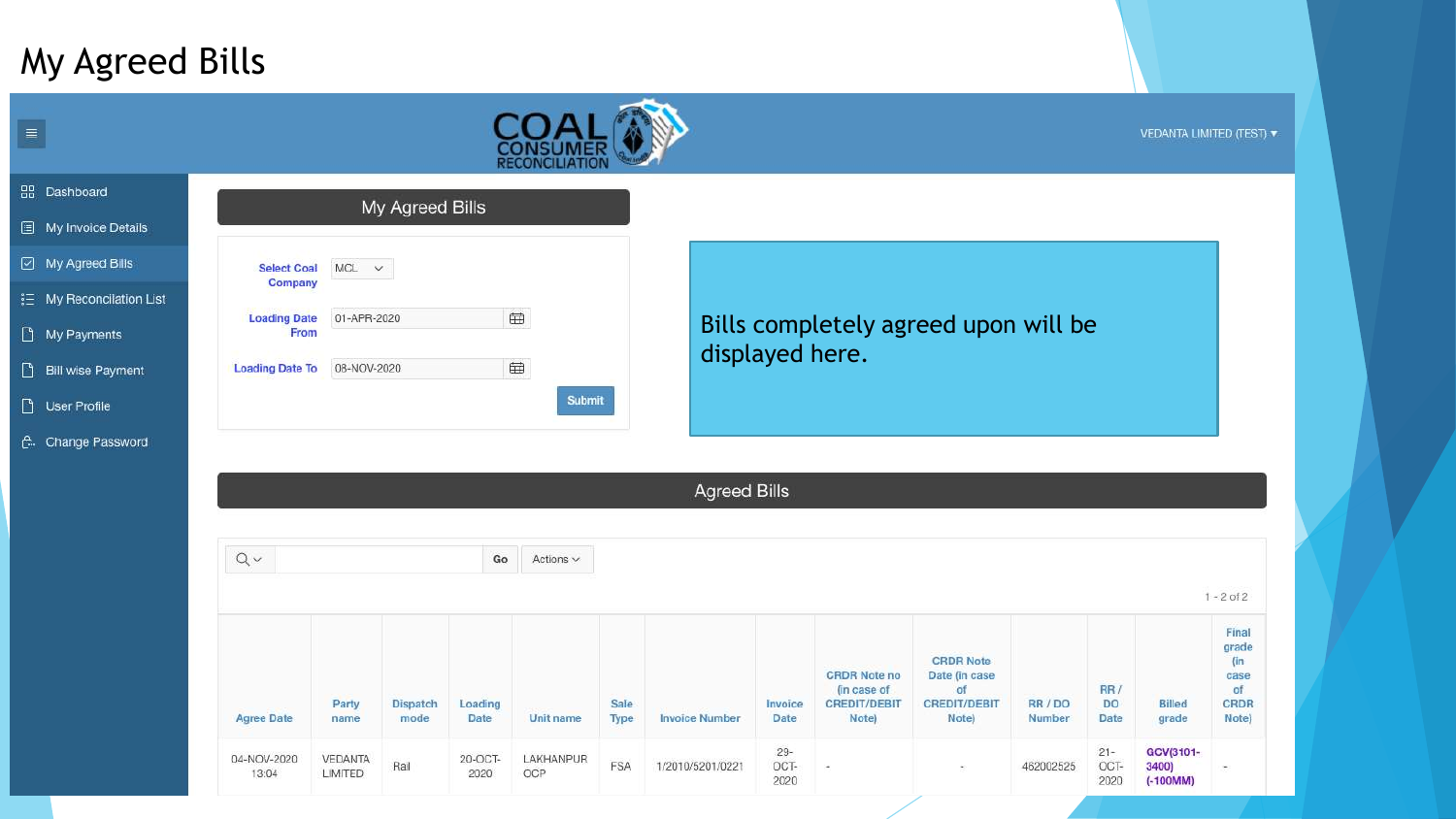My Invoice Details  $\log_{10}$  Details redirected to reconciliation form page where all the necessary information associated with the invoice will be shown.

|                    |                         |                 |                   |                      |                          |                 | <b>Bill to be Reconciled</b>          |                                 |                            |                          |                     |                   |              |                                  |                                                |
|--------------------|-------------------------|-----------------|-------------------|----------------------|--------------------------|-----------------|---------------------------------------|---------------------------------|----------------------------|--------------------------|---------------------|-------------------|--------------|----------------------------------|------------------------------------------------|
| Party<br>name      | <b>Dispatch</b><br>mode | Loading<br>Date | <b>Subsidiary</b> | Unit name            | <b>Invoice</b><br>Number | Invoice<br>Date | <b>Credit/Debit</b><br>note<br>Number | <b>Credt/Debit</b><br>note Date | <b>RR</b><br><b>Number</b> | <b>RR</b><br><b>Date</b> | DO<br><b>Number</b> | DO<br><b>Date</b> | Sale<br>type | <b>Billed</b><br>Grade           | Fina<br>grade<br>case<br>Credit/<br><b>Not</b> |
| VEDANTA<br>LIMITED |                         | 02-NOV-<br>2020 | MCL               | Bhubaneshwari<br>OCP | 1/2011/9092/0034         | 05-NOV-<br>2020 |                                       |                                 | 161007608                  | 03-<br>NOV-<br>2020      |                     |                   | <b>FSA</b>   | GCV(3701-<br>4000)<br>$(-100MM)$ |                                                |

Associated Bills/ Credit Note/ Debit Note

Third Party Result

 $\Leftrightarrow$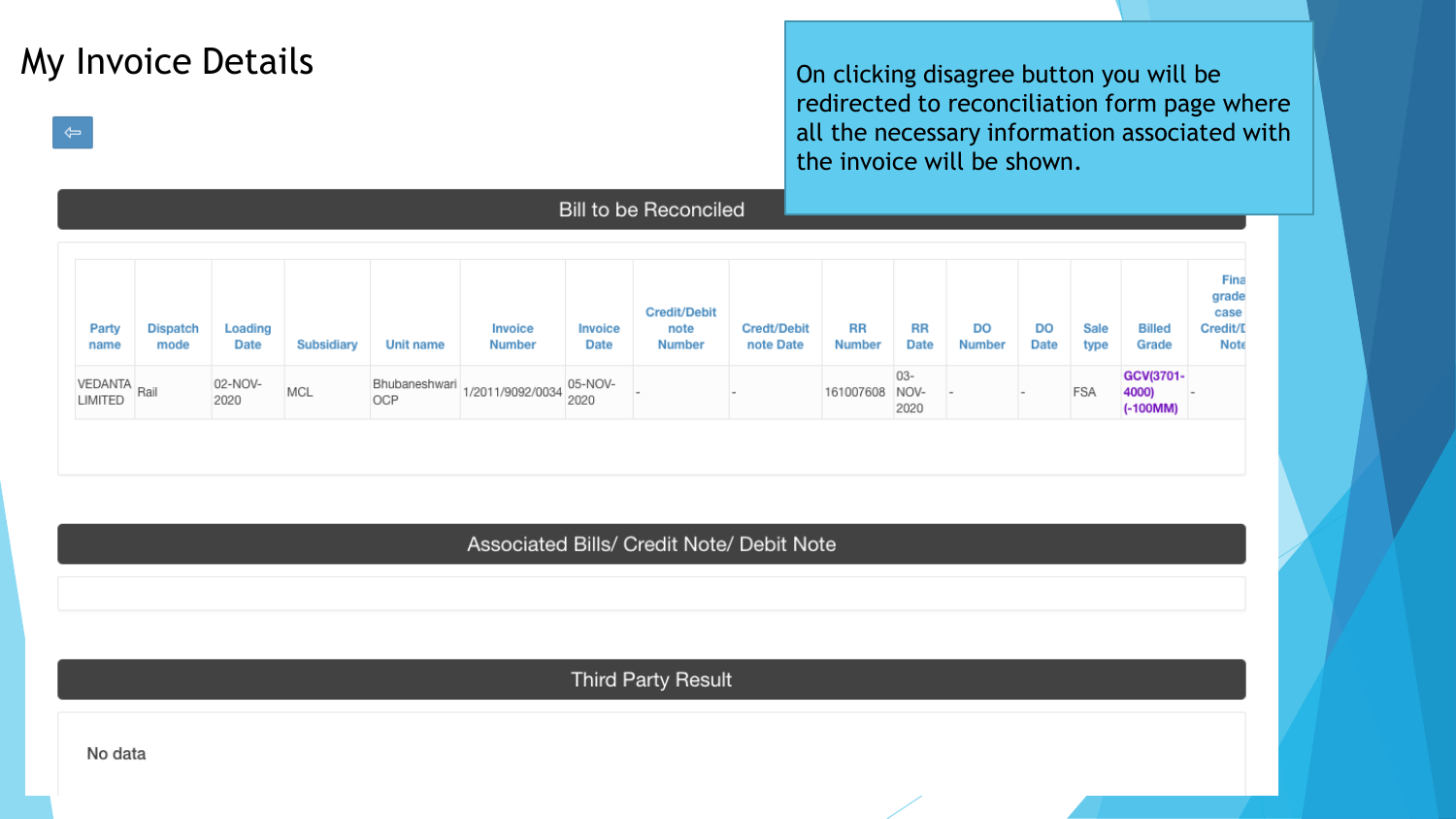| My Invoice Details                                             | There are 3 steps which are Quantity, Grade<br>and Financial reconciliation. Once a<br>particular invoice is agreed upon then the<br>next step will be shown.<br>Reconcile Form                                                                                                                                          |                                                                                                   | Step-1 - Quantity Reconciliation would be<br>required only when the rake is unweighed. In<br>case the Rake is weighed, no reconciliation<br>would be required w.r.t quantity. In case of<br>unweighted quantity, necessary documents as<br>per provisions of FSA such as EPO and<br>Calibration Certificate related to weigh<br>bridge shall have be uploaded. |
|----------------------------------------------------------------|--------------------------------------------------------------------------------------------------------------------------------------------------------------------------------------------------------------------------------------------------------------------------------------------------------------------------|---------------------------------------------------------------------------------------------------|----------------------------------------------------------------------------------------------------------------------------------------------------------------------------------------------------------------------------------------------------------------------------------------------------------------------------------------------------------------|
| * Quantity<br>3479.76<br>(tonnes)<br>* Agree<br>Yes $\sqrt{ }$ | Step 1 - Quantity Reconciliation<br>Quanity is weighed at Subsidiary Siding. Reconciliation not needed.                                                                                                                                                                                                                  | GCV(3701-4000) (-100MM)<br>Billed<br>Grade<br>* Agree<br>No<br>* Third Party Result Docu-<br>ment | Step 2 - Grade Reconciliation<br>Choose file   No file chosen                                                                                                                                                                                                                                                                                                  |
| <b>Submit</b><br>Cancel<br>Set Screen Reader Mode              | Step-2- Grade Recon- Once Qty Recon is<br>completed, Grade Recon would initiate.<br>Consumer can agree/disagree on the grade as<br>declared and once the third party results are<br>out, they have to upload the results so<br>communicated. Any remarks w.r.t the Grade<br>reconciliation has to be incorporated in the | * Remarks                                                                                         | Step-3-Financial Recon- After results are<br>agreed upon, financial reconciliation would<br>commence and accordingly Debit/ Credit<br>notes would be issued.                                                                                                                                                                                                   |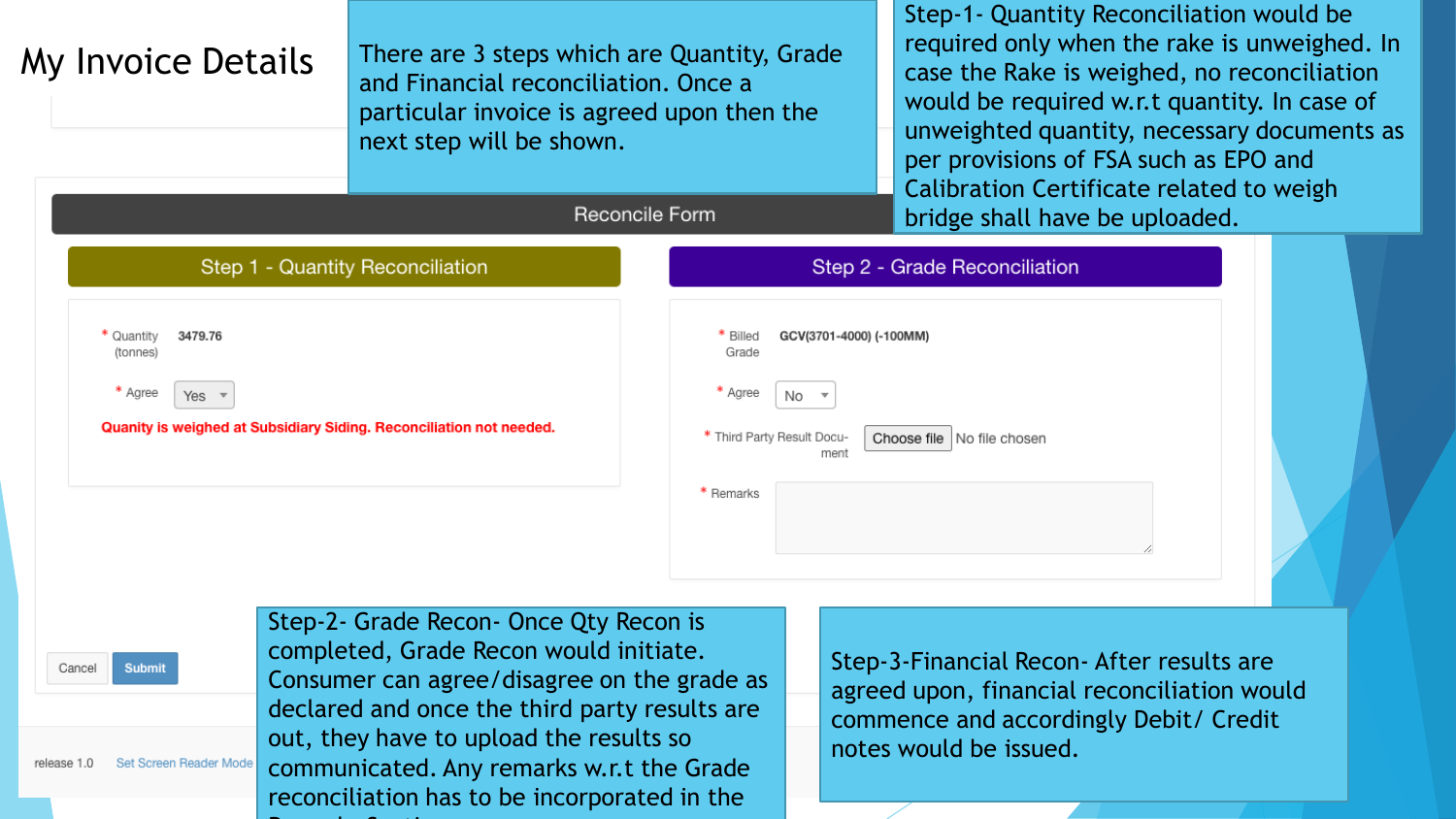| My Invoice Details                                                                                                         | There are 3 steps which are Quantity, Grade<br>and Financial reconciliation. Once a<br>particular is agreed upon then the next step<br>will be shown.                                                                                                                                                                    |                                                                    |                                 | Step-1- Quantity Reconciliation would be<br>required when there are unweighed quantity.<br>In case the quantity is weighed no<br>reconciliation would be required w.r.t<br>quantity. In case of unweighed quantity,<br>necessary documents would have be<br>uploaded. |  |
|----------------------------------------------------------------------------------------------------------------------------|--------------------------------------------------------------------------------------------------------------------------------------------------------------------------------------------------------------------------------------------------------------------------------------------------------------------------|--------------------------------------------------------------------|---------------------------------|-----------------------------------------------------------------------------------------------------------------------------------------------------------------------------------------------------------------------------------------------------------------------|--|
|                                                                                                                            | Reconcile Form                                                                                                                                                                                                                                                                                                           |                                                                    |                                 |                                                                                                                                                                                                                                                                       |  |
|                                                                                                                            | Step 1 - Quantity Reconciliation                                                                                                                                                                                                                                                                                         |                                                                    |                                 | Step 2 - Grade Reconciliation                                                                                                                                                                                                                                         |  |
| 3479.76<br>* Quantity<br>(tonnes)<br>* Agree<br>Yes<br>Quanity is weighed at Subsidiary Siding. Reconciliation not needed. |                                                                                                                                                                                                                                                                                                                          | Grade<br>* Agree<br>No.<br>* Third Party Result Docu-<br>* Remarks | GCV(3701-4000) (-100MM)<br>ment | Choose file   No file chosen                                                                                                                                                                                                                                          |  |
| <b>Submit</b><br>Cancel<br>Set Screen Reader Mode<br>release 1.0                                                           | Step-2- Grade Recon- Once Qty Recon is<br>completed, Grade Recon would initiate.<br>Consumer can agree/disagree on the grade as<br>declared and once the third party results are<br>out, they have to upload the results so<br>communicated. Any remarks w.r.t the Grade<br>reconciliation has to be incorporated in the |                                                                    |                                 | Step-3-Financial Recon- After results are<br>agreed upon, financial reconciliation would<br>commence and accordingly Debit/ Credit<br>notes would be issued.                                                                                                          |  |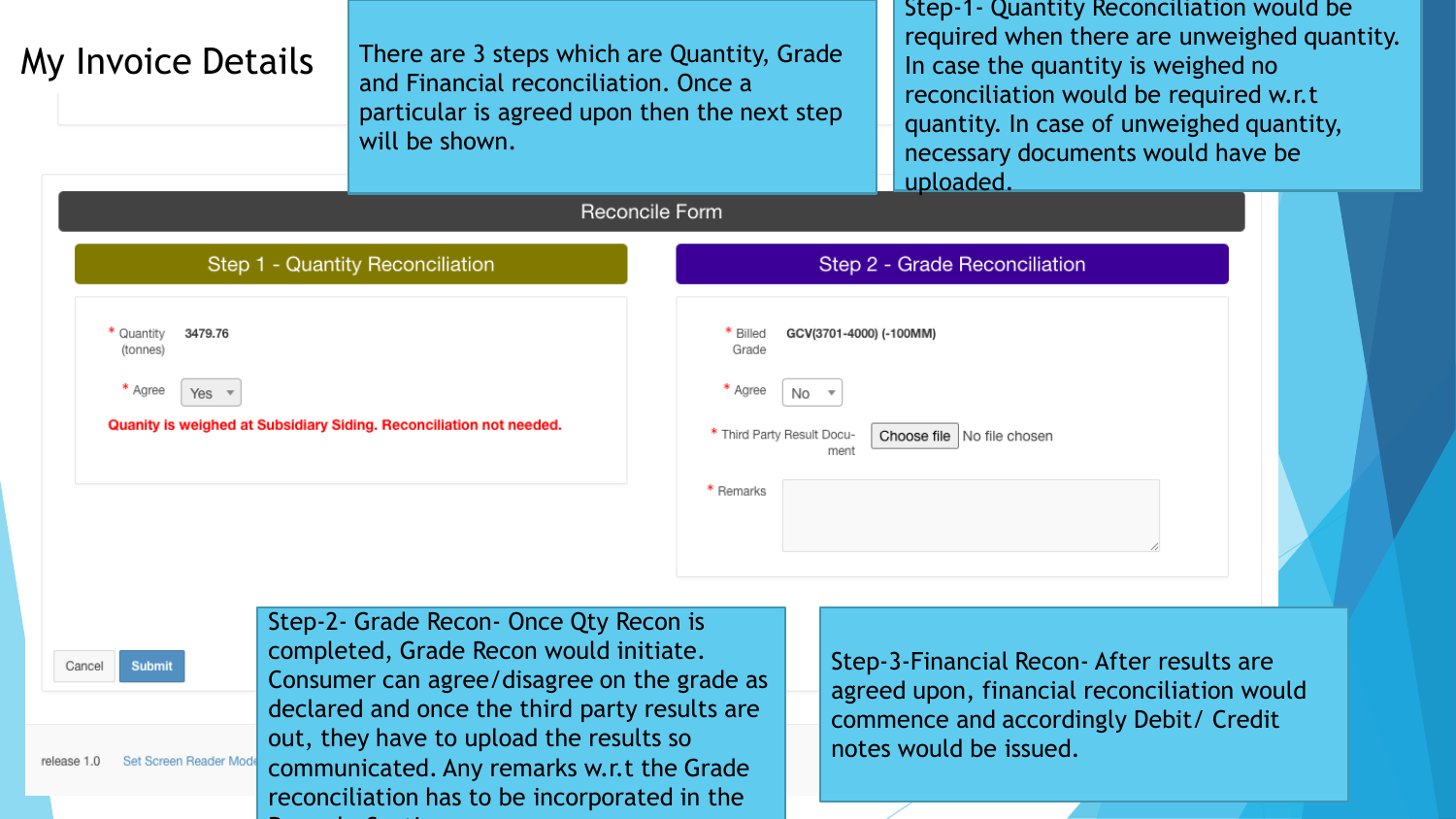#### My Reconciliation List

Here bills submitted for reconciliation will be displayed. Reconciliation Status of each bill can be known from first 3 columns.

| <b>品</b> Dashboard       |                               | My Reconciliation List |   |               | Disagreed by Consumer and approval status pending from Subsidiary |
|--------------------------|-------------------------------|------------------------|---|---------------|-------------------------------------------------------------------|
| My Invoice Details       |                               |                        |   |               | Disagreed by Consumer and approved by Subsidiary                  |
| My Agreed Bills          | <b>Select Coal</b><br>Company | $MCL \sim$             |   |               | Disagreed by Consumer and NOT approved by Subsidiary              |
| 這 My Reconcilation List  | <b>Loading Date</b>           | 01-APR-2020            | 田 |               |                                                                   |
| My Payments              | From                          |                        |   |               | <b>Agreed by Consumer</b>                                         |
| <b>Bill wise Payment</b> | <b>Loading Date To</b>        | 08-NOV-2020            | 田 |               |                                                                   |
| User Profile             |                               |                        |   | <b>Submit</b> |                                                                   |

**A.** Change Password

|                    |                 |                     |                       |                         |                        | <b>Bills Submitted for Reconciliation</b>       |                         |                        |                                                    |                         |                |                                |                                  |
|--------------------|-----------------|---------------------|-----------------------|-------------------------|------------------------|-------------------------------------------------|-------------------------|------------------------|----------------------------------------------------|-------------------------|----------------|--------------------------------|----------------------------------|
| $Q \vee$           |                 |                     | Go                    | Actions $\vee$          |                        |                                                 | to add remarks.         |                        | Click on invoice number<br>to get more details and |                         |                |                                | $1 - 2$ of $2$                   |
| Quantity<br>status | Grade<br>status | Financial<br>status | <b>Invoice Number</b> | Invoice<br>$_{\rm day}$ | Submit<br>Date         | Party name                                      | <b>Dispatch</b><br>mode | Loading<br><b>Date</b> | Subsidiary                                         | Unit name               | Sale type      | Credit/Debit<br>Note<br>Number | Credit/Debit<br><b>Note Date</b> |
|                    |                 | $\Delta$            | 1/2011/9041/0011      | $05 -$<br>NOV-<br>2020  | $09-$<br>NOV-<br>2020  | <b>VEDANTA</b><br>LIMITED -<br><b>LANJIGARH</b> | Rail                    | $03 -$<br>NOV-<br>2020 | MCL                                                | <b>BHARATPUR</b><br>OCP | <b>AUCTION</b> | ä.                             | u                                |
|                    | Δ               | 뜻                   | 1/2011/9092/0055      | $07 -$<br>NOV-<br>2020  | $09 -$<br>NOV-<br>2020 | <b>VEDANTA</b><br>LIMITED                       | Rail                    | $04-$<br>NOV-<br>2020  | MCL                                                | Bhubaneshwari<br>OCP    | <b>FSA</b>     | $\sim$                         |                                  |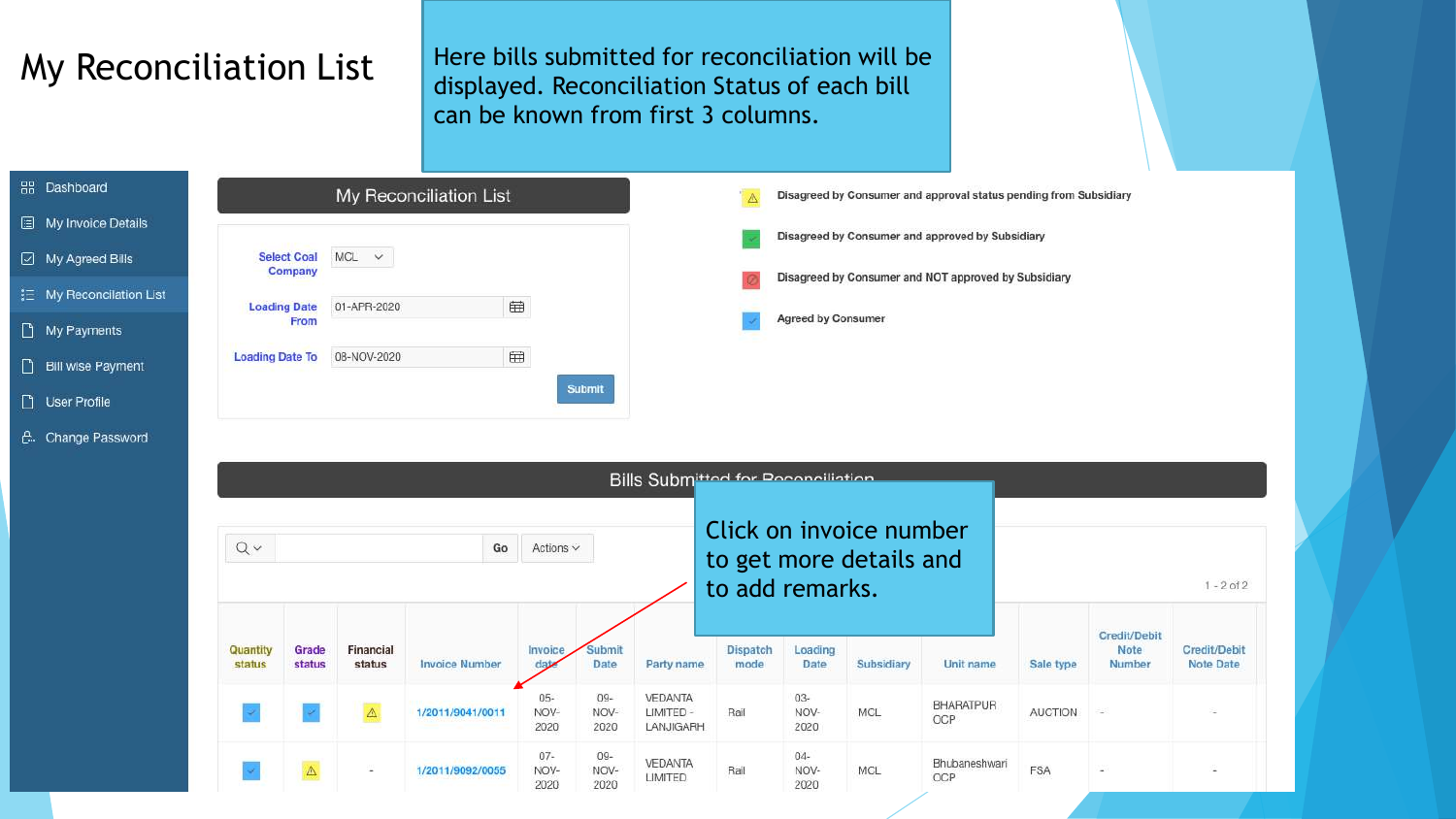#### My Reconciliation List(contd.)

Remarks from Subsidiary will be displayed here along with date and time. If any particular field is agreed upon by consumer then no further action is required. Only after completion of one step,next will be displayed.

|      | Step 1 - Quantity Reconciliation |                            |                           |                 |                           |                           |  |  |  |  |  |  |
|------|----------------------------------|----------------------------|---------------------------|-----------------|---------------------------|---------------------------|--|--|--|--|--|--|
|      |                                  |                            |                           |                 |                           |                           |  |  |  |  |  |  |
| Edit | <b>Status</b>                    | <b>Remarks</b>             | <b>Subsidiary remarks</b> | <b>Quantity</b> | <b>Siding Certificate</b> | <b>Weighment document</b> |  |  |  |  |  |  |
|      |                                  | 09-NOV-2020 15:24 : AGREED |                           | 3768.41         | $\overline{\phantom{a}}$  | $\sim$                    |  |  |  |  |  |  |

|      | Step 2 - Grade Reconciliation                                                                                                            |                   |             |                           |                    |                          |                         |                        |             |             |             |  |  |
|------|------------------------------------------------------------------------------------------------------------------------------------------|-------------------|-------------|---------------------------|--------------------|--------------------------|-------------------------|------------------------|-------------|-------------|-------------|--|--|
|      | <b>Edit</b><br><b>Status</b><br><b>Remarks</b><br><b>Subsidiary remarks</b><br><b>Billed grade</b><br><b>Third Party Result Document</b> |                   |             |                           |                    |                          |                         |                        |             |             |             |  |  |
|      |                                                                                                                                          | 09-NOV-2020 15:24 |             | Click on edit to add      |                    |                          | GCV(3401-3700) (-100MM) |                        |             |             |             |  |  |
|      |                                                                                                                                          |                   |             | further remarks. This     |                    |                          |                         |                        |             |             |             |  |  |
|      |                                                                                                                                          |                   |             | button will be enabled if | ial Reconciliation |                          |                         |                        |             |             |             |  |  |
|      |                                                                                                                                          |                   | Subsidiary. | approval pending with     |                    |                          |                         |                        |             |             |             |  |  |
| Edit |                                                                                                                                          | <b>Remarks</b>    |             | <b>Subsidiary remarks</b> |                    | <b>Taxable</b><br>amount | <b>Net</b><br>amount    | <b>Gross</b><br>amount | <b>CGST</b> | <b>IGST</b> | <b>SGST</b> |  |  |
|      | 09-NOV-2020 15:24 : updt                                                                                                                 |                   |             |                           |                    | 5121661.1                | 6829778.6               | 6885108.16             | 128041.53   | $\Omega$    | 128041.53   |  |  |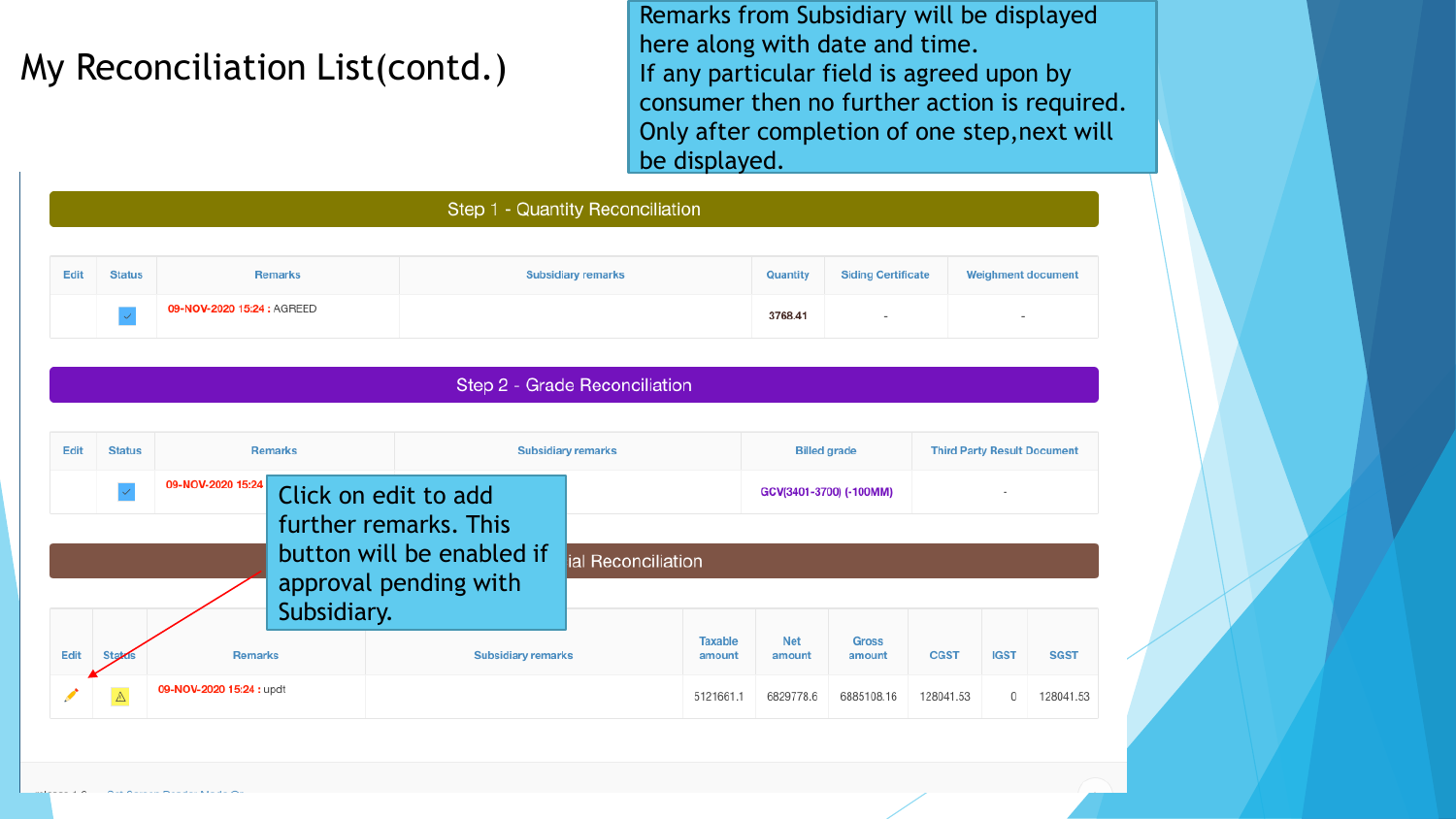### My Payments

 $\overline{c}$ 

| <b>B</b> Dashboard             |                             | My Payments     |                     |                                          |
|--------------------------------|-----------------------------|-----------------|---------------------|------------------------------------------|
| My Invoice Details             |                             |                 |                     |                                          |
| d My Agreed Bills              | <b>Payment Date</b><br>From | 01-APR-2020     | 田                   | Coal Company wise payments made would be |
| $\equiv$ My Reconcilation List |                             |                 |                     | reflected here.                          |
| My Payments                    | <b>Payment Date</b><br>To   | 08-NOV-2020     | $\boxplus$          |                                          |
| Bill wise Payment              |                             |                 |                     | Submit                                   |
| User Profile                   |                             |                 |                     |                                          |
| Change Password                |                             | Payment Summary |                     |                                          |
|                                | Subsidiary                  |                 | <b>Total Amount</b> | Click on<br>subsidiary for               |
|                                | <b>SECL</b>                 |                 |                     | 93,695,712.00<br>further                 |
|                                | <b>NCL</b>                  |                 |                     | 530, 345, 789. 98<br>details.            |
|                                | MCL                         |                 |                     | 13,806,589,850.83                        |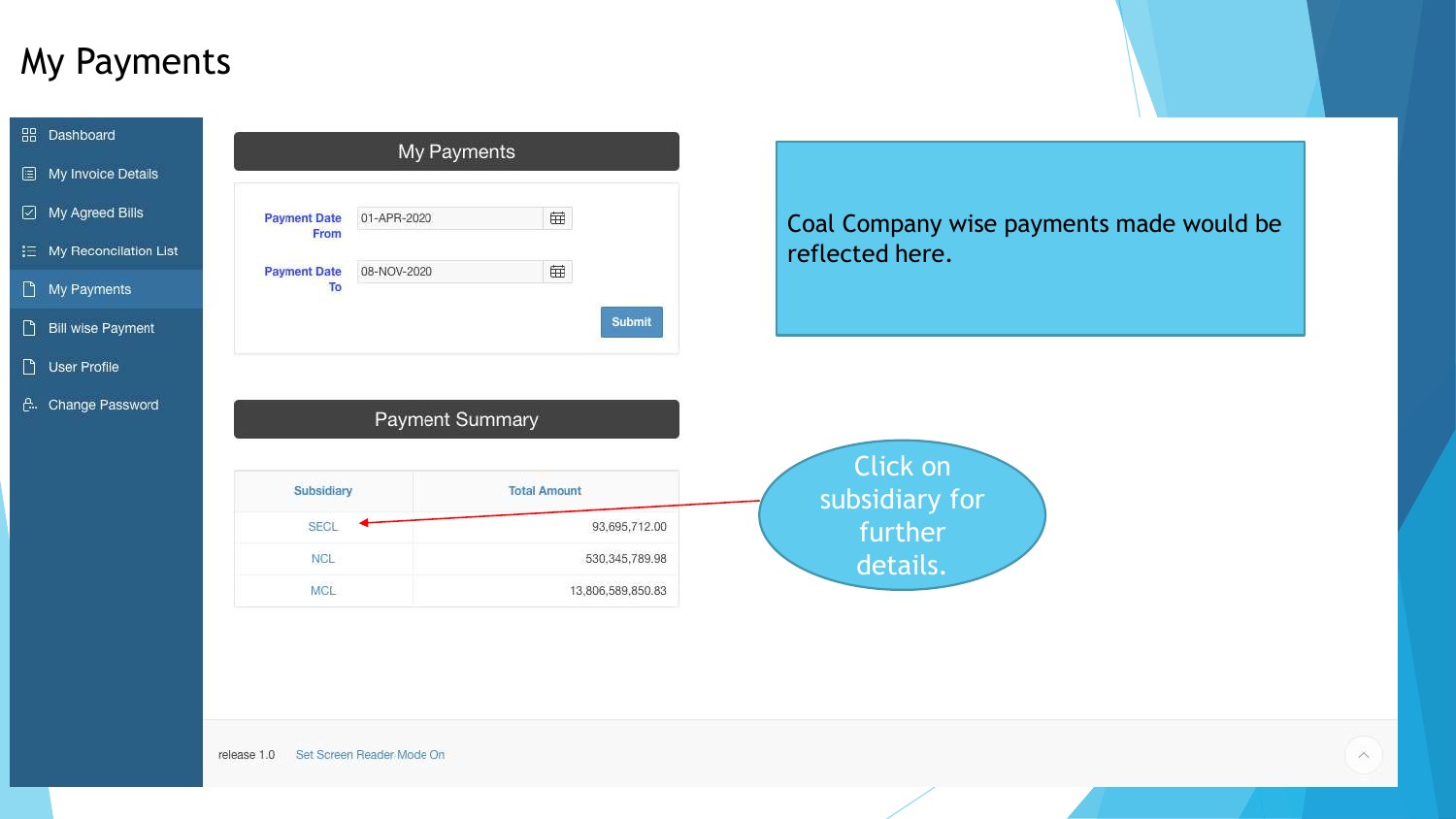#### My Payments(contd.)

3:64

|                                      | <b>Select Details</b> |   |               |
|--------------------------------------|-----------------------|---|---------------|
| <b>Select Coal</b><br><b>Company</b> | SECL $\vee$           |   |               |
| <b>Payment Date</b><br>From          | 01-APR-2020           | 锚 |               |
| <b>Payment Date</b><br>To            | 08-NOV-2020           | 锚 |               |
|                                      |                       |   | <b>Submit</b> |

#### Details of payment made.

#### **Payment Details**

| $Q \vee$ |                   | Go<br>Actions $\sim$                                                                  |                 |          |                          |               |
|----------|-------------------|---------------------------------------------------------------------------------------|-----------------|----------|--------------------------|---------------|
|          |                   |                                                                                       |                 |          |                          | 1 - 6 of 6    |
|          | <b>Payment dt</b> | <b>Transaction id</b>                                                                 | <b>GSTIN</b>    | Amount   | <b>Remarks</b>           | <b>Scheme</b> |
|          | 27-OCT-2020       | 272539                                                                                | 21AACCS7101B1Z8 | 39437853 | $\overline{\phantom{a}}$ | Auction       |
|          | 16-OCT-2020       | 272019                                                                                | 21AACCS7101B1Z8 | 21665446 | $\overline{\phantom{a}}$ | Auction       |
|          | 16-OCT-2020       | 272017                                                                                | 21AACCS7101B1Z8 | 17606905 | $\sim$                   | Auction       |
|          | 16-OCT-2020       | 272013                                                                                | 21AACCS7101B1Z8 | 9011639  | $\sim$                   | Auction       |
|          |                   | 23532567707::NO:RP:P9_SUB,P9_LOAD_FROM_DT,P9_LOAD_TO_DT:SECL,01-APR-2020,08-NOV-2020# |                 | 4721480  | $\sim$                   | Auction       |